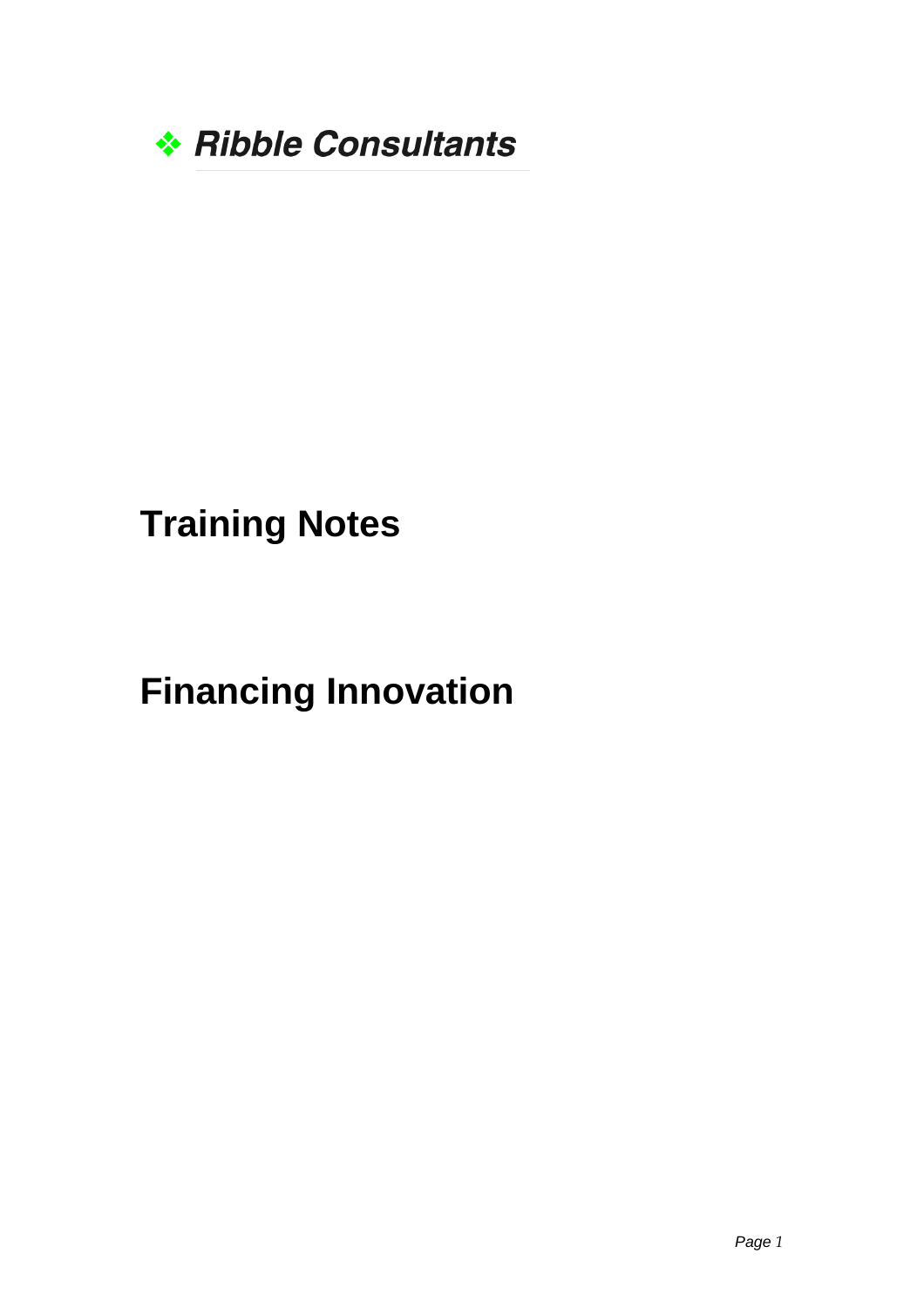## **Introduction**

This is one of a series of toolkits produced by Ribble Consultants, based on material used in specific assignments. For other notes, see our website, [www.ribble-consultants.co.uk](http://www.ribble-consultants.co.uk/)

These notes are for a two day seminar with the following format:

Day 1 will be the "theoretical" day, concentrating on identifying how much funding is required and what sources it may come from. This will be divided between: an introduction to the seminar and how it fits in; consideration of what sort of costs we expect to incur in performing different actions; and consideration of what sources of funding are available and what these sources of funding are for.

Day 2 will then examine the "practical" consequences of this by considering how we can assess and mitigate the risk involved in the project; how we can sell an innovation to a funding source; and finally the role of the Innovation Broker in this process.